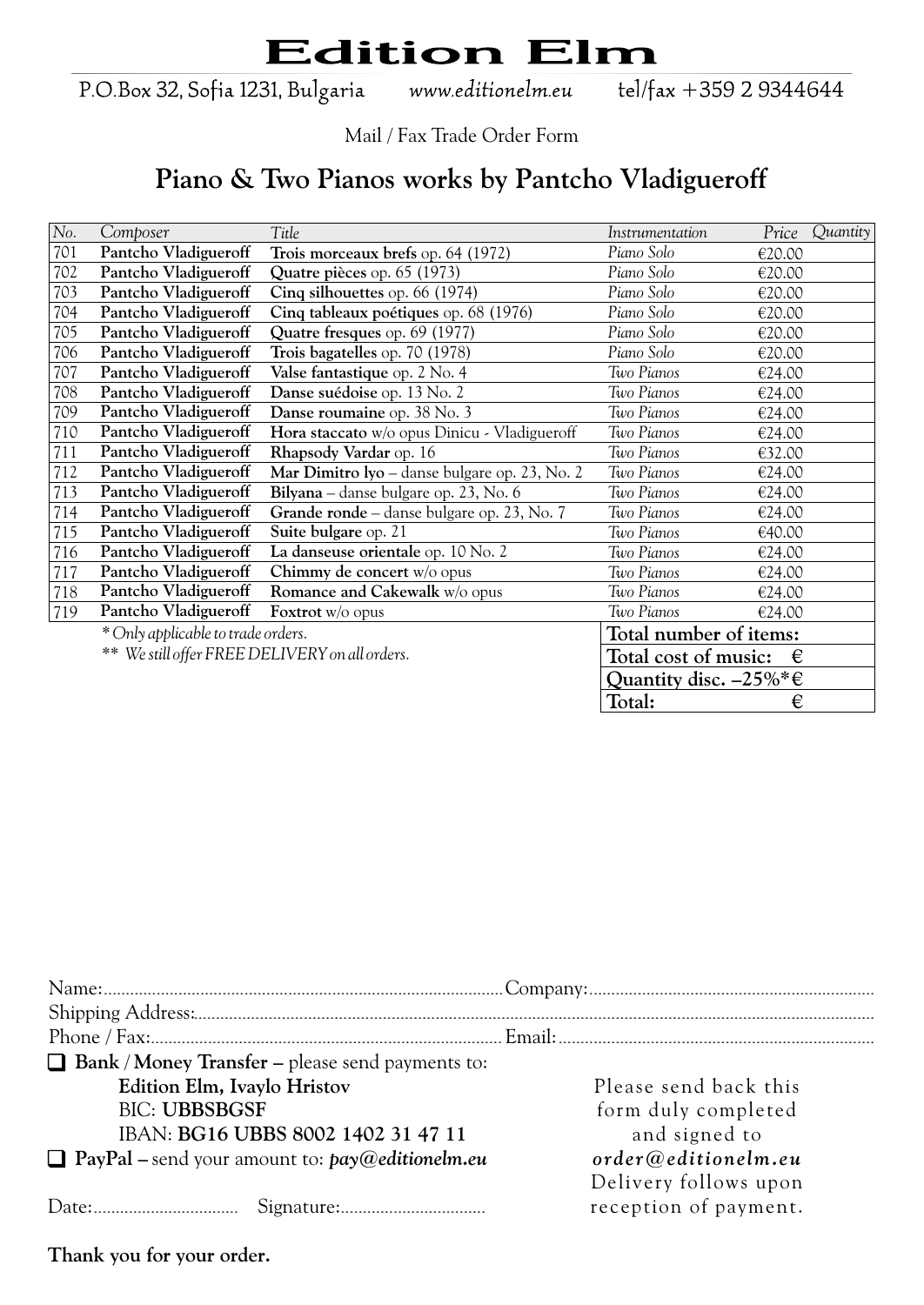P.O.Box 32, Sofia 1231, Bulgaria

www.editionelm.eu

tel/fax +359 2 9344644

Mail / Fax Trade Order Form

#### **Brass Quintet & Brass Ensembles**

| No. | Composer                                       | Title                                                               | Instrumentation                           | Price  | Quantity |
|-----|------------------------------------------------|---------------------------------------------------------------------|-------------------------------------------|--------|----------|
| 515 | Ludwig van Beethoven                           | Ode to Joy from Symphony No. 9, op. 125                             | <b>Brass Quintet</b>                      | €20.00 |          |
| 516 | Franz Schubert                                 | Valses nobles op. 77, D969                                          | <b>Brass Quintet</b>                      | €32.00 |          |
| 501 | C. M. von Weber                                | Jägerchor from "Euryante"                                           | <b>Brass Quintet</b>                      | €20.00 |          |
| 502 | <b>Johannes Brahms</b>                         | Hungarian Dance No. 16                                              | Brass Quintet                             | €20.00 |          |
| 517 | <b>Edvard Grieg</b>                            | Lyric Pieces – collection of 10 various works                       | Brass Quintet                             | €40.00 |          |
| 510 | <b>Edvard Grieg</b>                            | Wedding Day at Troldhaugen                                          | <b>Brass Quintet</b>                      | €24.00 |          |
| 503 | P. I. Tchaikovski                              | Trepak - Russian dance from "The Nutcracker"                        | Brass Quintet                             | €20.00 |          |
| 509 | Giuseppe Verdi                                 | Va, pensiero aria of the choir from "Nabuco"                        | <b>Brass Quintet</b>                      | €20.00 |          |
| 504 | Giacomo Puccini                                | Nessun Dorma from "Turandot"                                        | <b>Brass Quintet</b>                      | €20.00 |          |
| 514 | Giacomo Puccini                                | Humming Chorus from "Madam Butterfly"                               | <b>Brass Quintet</b>                      | €20.00 |          |
| 505 | Jaques Offenbach                               | Cancan from "Orpheus In The Underworld"                             | <b>Brass Quintet</b>                      | €20.00 |          |
| 506 | Isaac Albèniz                                  | Capricho Catalan                                                    | <b>Brass Quintet</b>                      | €20.00 |          |
| 508 | Paul Dukas                                     | Fanfare preceding "La Péri"                                         | <b>Brass Quintet</b>                      | €20.00 |          |
| 513 | <b>Maurice Ravel</b>                           | Ma mère l'Oye - Mother Goose suite                                  | Brass Quintet                             | €40.00 |          |
| 518 | Manuel de Falla                                | Dance of the Miller's Wife - "The Three-cornered Hat" Brass Quintet |                                           | €32.00 |          |
| 519 | Manuel de Falla                                | The Neighbours' Dance - "The Three-cornered Hat"                    | Brass Quintet                             | €24.00 |          |
| 507 | Manuel de Falla                                | Dance Of The Miller - "The Three-cornered Hat"                      | Brass Quintet                             | €24.00 |          |
| 520 | Manuel de Falla                                | Dance of the Magistrate - "The Three-cornered Hat"                  | <b>Brass Quintet</b>                      | €20.00 |          |
| 521 | Manuel de Falla                                | Final Dance - "The Three-cornered Hat"                              | <b>Brass Quintet</b>                      | €32.00 |          |
| 905 | Robert Aldridge                                | Tango for Gabriela for solo violin & brass octet                    | Brass Ensemble                            | €32.00 |          |
|     | * Only applicable to trade orders.             |                                                                     | Total number of items:                    |        |          |
|     | ** We still offer FREE DELIVERY on all orders. |                                                                     | Total cost of music:                      | €      |          |
|     |                                                |                                                                     | Quantity disc. $-25\%$ <sup>*</sup> $\in$ |        |          |
|     |                                                |                                                                     | Total:                                    | €      |          |

| $\Box$ Bank / Money Transfer – please send payments to:  |                       |
|----------------------------------------------------------|-----------------------|
| Edition Elm, Ivaylo Hristov                              | Please send back this |
| <b>BIC: UBBSBGSF</b>                                     | form duly completed   |
| IBAN: BG16 UBBS 8002 1402 31 47 11                       | and signed to         |
| $\Box$ PayPal – send your amount to: $pay@editionelm.eu$ | order@editionelm.eu   |
|                                                          | Delivery follows upon |
|                                                          | reception of payment. |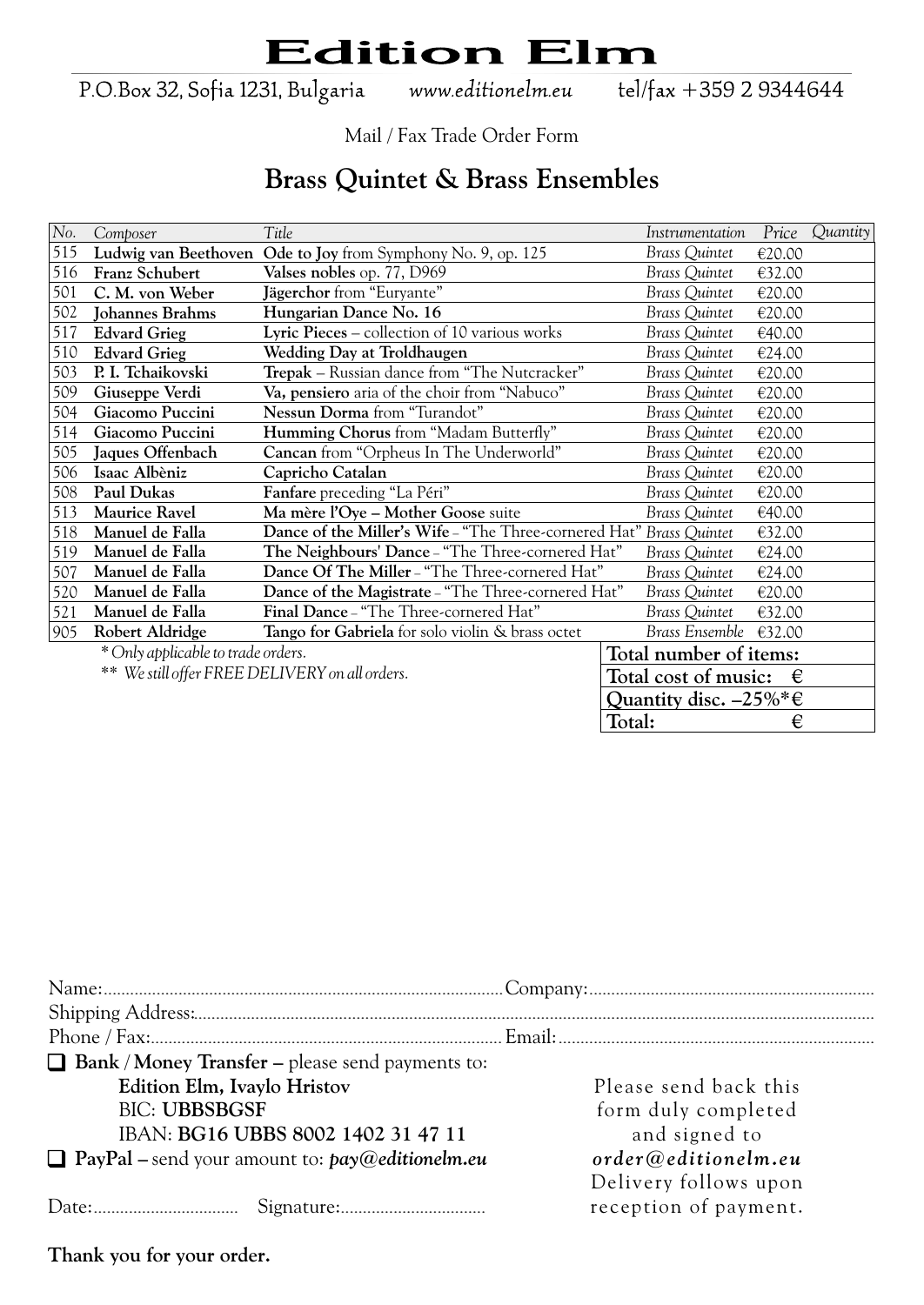P.O.Box 32, Sofia 1231, Bulgaria

www.editionelm.eu

tel/fax +359 2 9344644

Mail / Fax Trade Order Form

### **Trombone Solos & Ensembles**

| No. | Composer                           | Title                                          | Instrumentation                           |        | Price Quantity |
|-----|------------------------------------|------------------------------------------------|-------------------------------------------|--------|----------------|
| 101 | Compilation                        | Bulgarian Music vol.I                          | Trombone & Piano                          | €20.00 |                |
| 102 | Compilation                        | Bulgarian Music vol.II                         | Trombone & Piano                          | €20.00 |                |
| 103 | Compilation                        | Bulgarian Music vol.III                        | Trombone & Piano                          | €20.00 |                |
| 104 | Milko Kolarov                      | Concerto for Bass Trombone & Orchestra         | Trombone & Piano                          | €20.00 |                |
| 201 | Gioachino Rossini                  | Cujus Animam                                   | Trombone & Organ                          | €16.00 |                |
| 202 | Franz Liszt                        | Hosannah!                                      | Trombone & Organ                          | €16.00 |                |
| 203 | <b>Andrian Pervazov</b>            | /dev/jam                                       | Trombone & Harp                           | €20.00 |                |
| 801 | J. S. Bach                         | Canone I from "The Art of Fugue"               | Trombone Duo                              | €16.00 |                |
| 816 | J. S. Bach                         | Fuga Canonica from "Musical Offering"          | Trombone Trio                             | €16.00 |                |
| 802 | Franz Gruber                       | <b>Silent Night</b>                            | Trombone Trio or Choir                    | €12.00 |                |
| 803 | Compilation                        | 3, 4 & 6 part Canons                           | Trombone Ensembles                        | €32.00 |                |
| 804 | J. S. Bach                         | <b>Six Choral Preludes</b>                     | Trombone Quartet                          | €24.00 |                |
| 805 | Robert Schumann                    | Five pieces from <b>Kinderszenen</b> op. 15    | Trombone Quartet                          | €24.00 |                |
| 806 | Robert Schumann                    | Seven pieces from Albumblätter op. 124         | Trombone Quartet                          | €24.00 |                |
| 807 | Johannes Brahms                    | Hungarian Dances 3, 5 & 7                      | Trombone Quartet                          | €24.00 |                |
| 808 | <b>Johannes Brahms</b>             | Hungarian Dances 14, 15 & 17                   | Trombone Quartet                          | €24.00 |                |
| 811 | George Gershwin                    | <b>Summertime</b> from "Porgy and Bess"        | Trombone Quartet                          | €20.00 |                |
| 812 | Antônio C. Jobim                   | The Girl From Ipanema                          | Trombone Quartet                          | €20.00 |                |
| 813 | Marin Valtchanov                   | Listen to the Others as well                   | Trombone Quartet                          | €24.00 |                |
|     | * Only applicable to trade orders. |                                                | Total number of items:                    |        |                |
|     |                                    | ** We still offer FREE DELIVERY on all orders. | Total cost of music:                      | €      |                |
|     |                                    |                                                | Quantity disc. $-25\%$ <sup>*</sup> $\in$ |        |                |
|     |                                    |                                                | Total:                                    | €      |                |

| $\Box$ Bank / Money Transfer – please send payments to:                         |  |
|---------------------------------------------------------------------------------|--|
| Edition Elm, Ivaylo Hristov<br>Please send back this                            |  |
| <b>BIC: UBBSBGSF</b><br>form duly completed                                     |  |
| and signed to<br>IBAN: BG16 UBBS 8002 1402 31 47 11                             |  |
| $\Box$ PayPal – send your amount to: $pay@editionelm.eu$<br>order@editionelm.eu |  |
| Delivery follows upon                                                           |  |
| reception of payment.                                                           |  |